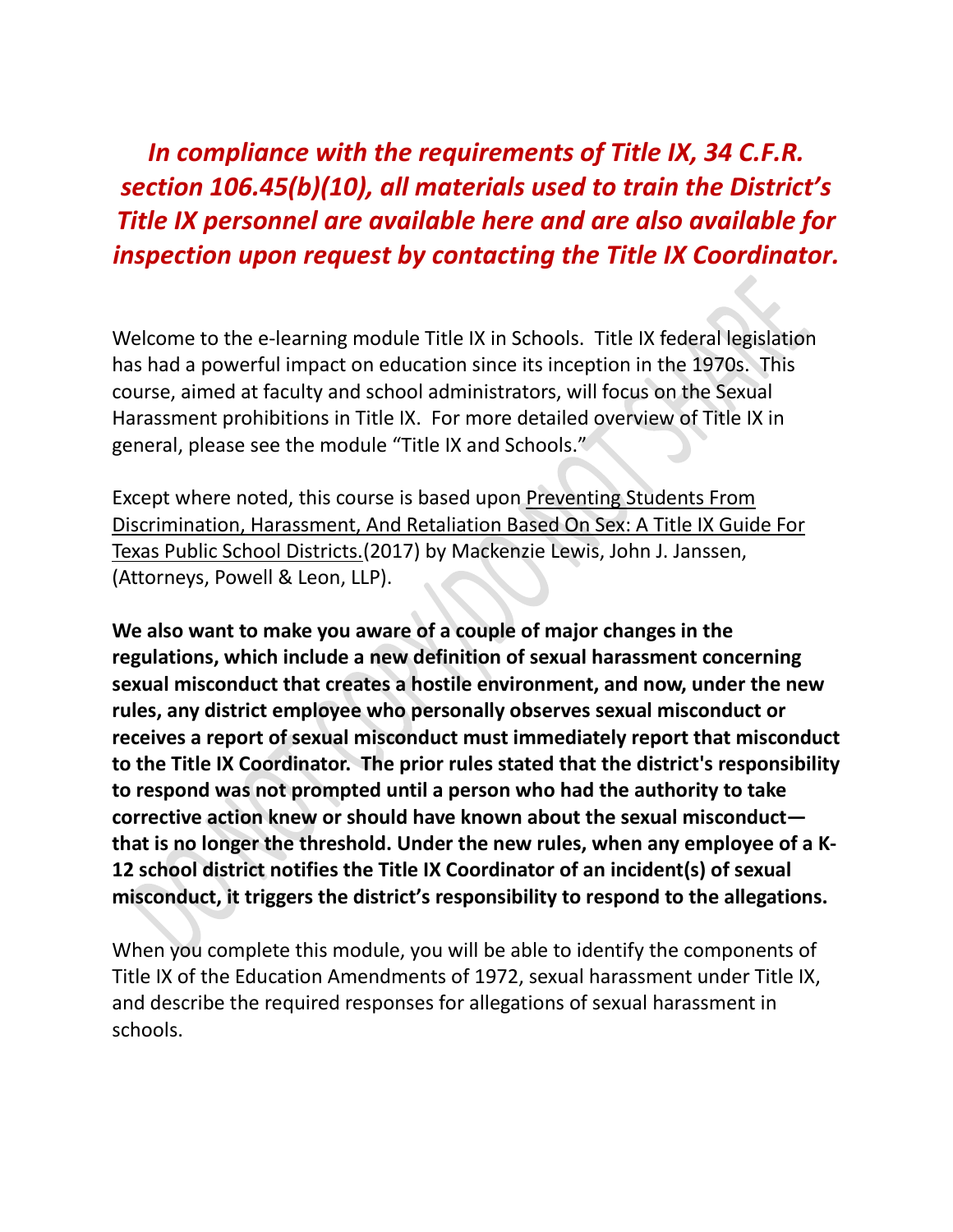Let's begin this course with three scenarios that highlight potential sexual harassment incidents in schools. At the end of the course, we'll return and reexamine each scenario to determine whether violations indeed occurred.

Elizabeth, a new student, ended a brief romantic relationship with Bryan. After the break-up, Bryan and his friends began calling her sexually charged names, spreading rumors about her sexual behavior, and sending her threatening text messages and e-mails.

One of Elizabeth's teachers witnessed the name calling and also noticed the new student's anxiety and declining class participation. The school attempted to mediate the situation by requiring Elizabeth to resolve the problem directly with her harassers.

Bryan later confronted Elizabeth at her home, threatened her and her family, and assaulted her brother. Law enforcement then got involved, arrested Bryan and questioned students known to have participated in the "hazing." When Elizabeth's parents complained to the school as to how this whole matter had been handled, the principal of the campus proudly observed that Bryan had been charged by the police.

Was Title IX implicated in this situation? Did the campus handle this situation properly? We'll return to this scenario later in this course.

Over the course of a school year, Robert, an openly gay public high school student, was called names (including anti-gay slurs and sexual comments) both to his face and on social networking sites. He was physically assaulted, threatened and ridiculed by other students.

As a result, Robert dropped out of the drama club to avoid further harassment. Based on the student's self-identification as gay and the nature of some of the harassment, the school did not determine that the misconduct included discrimination covered by Title IX.

Is Title IX relevant to this type of situation? We'll return to this scenario later in the course.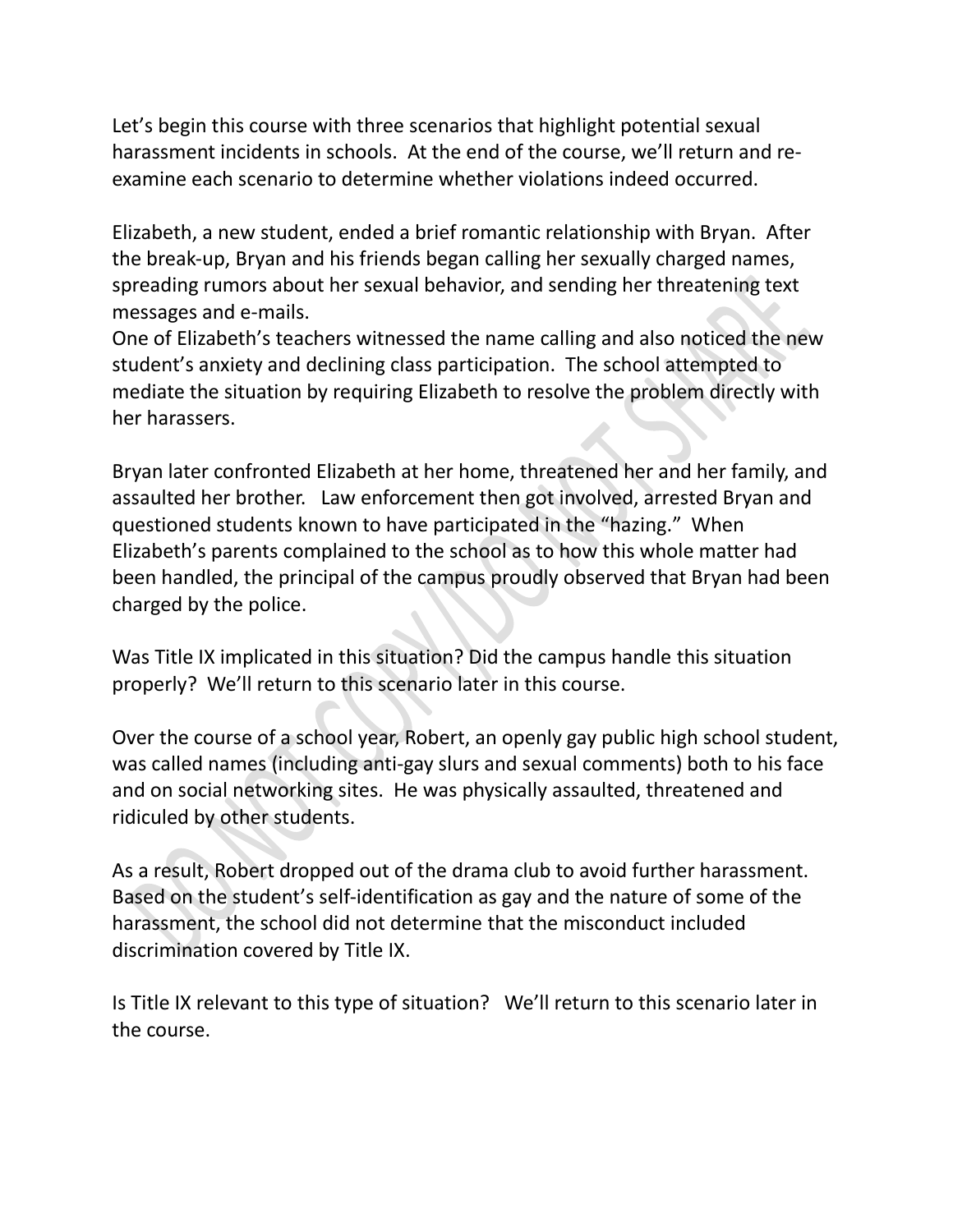A junior high school teacher repeatedly makes comments in class suggesting that male students are more fit for certain types of academic work and jobs than female students. He consistently laments 21st century American morals, the degradation of the traditional family, and encourages his students to look at episodes of *Leave it to Beaver* for an example of the way things "used to be."

A parent of a female student complains, saying that his daughter is not being encouraged to succeed, and does not feel welcome in the class. Does this scenario represent a potential Title IX violation? We'll find out later in the course.

First, let's look at the Title IX guidelines in general.

Title IX of the Education Amendments of 1972 is a federal law that prohibits discrimination on the basis of sex, including sexual harassment, in educational programs and activities that receive federal assistance, including state and local educational agencies. **The new rules make it clear that even if an incident occurs in an education program or activity of the district, Title IX does not apply to incidents that occur outside of the United States (e.g., Spring Break trips outside of the U.S., or study abroad programs). However, the misconduct may still be addressed under another of the district's grievance policies.** 

Prior to the passage of Title IX, women in school sports did not have the same opportunities that men had. For example, before 1972, vastly more scholarships and funding was available for male athletes than for female athletes. Click for more.

# (after click)

After Title IX, over time, there has been a huge expansion of female involvement in school activities, especially in the area of sports. This change has occurred from elementary through college athletics. The Department of Education has expanded the definition of Title IX to include sexual harassment as a form of discrimination.

Title IX is not limited to athletics programs, however. The law prohibits discrimination based on sex in almost every school activity: courses available, tutoring, financial assistance, counseling, student health, and more.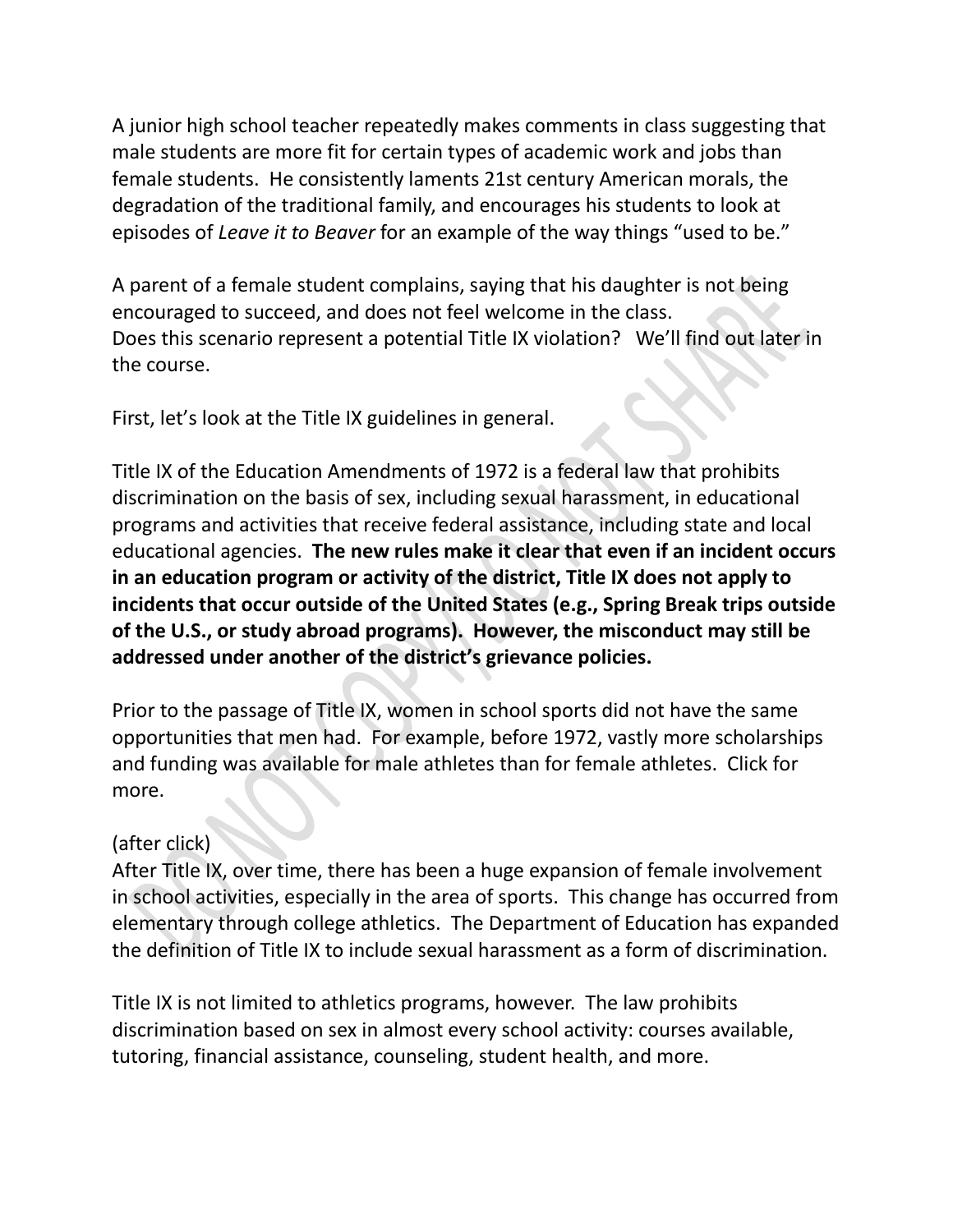Select each item covered under Title IX, then select Submit.

The scope of Title IX in educational programs and activities is broad. Discrimination based on sex is banned for any "*academic, extracurricular, research, occupational training, or other education program or activity"* operated by a recipient of federal financial assistance.

Drag and drop the correct terms to the blanks in the statements about Title IX. Title IX is enforced by the United States Department of Education, Office of Civil Rights (or OCR). Any complaints of gender discrimination may be made to OCR, including by persons who are not alleged victims.

A student may bring a civil cause of action for damages under Title IX against the institution, but not individual employees.

We'll discuss the elements of an OCR investigation later in this course.

What does Title IX law apply to? Drag and drop each topic to the correct box.

Click each item to break this down further. According to Title IX, a school or district that receives federal funding shall not:

(1) Treat one person differently from another in determining whether such person satisfies any requirement or condition for the provision of such aid, benefit, or service;

(2) Provide different aid, benefits, or services or provide aid, benefits, or services in a different manner;

(3) Deny any person any such aid, benefit, or service;

(4) Subject any person to separate or different rules of behavior, sanctions, or other treatment;

(5) Apply any rule concerning the domicile or residence of a student or applicant, including eligibility for in-state fees and tuition;

(6) Aid or perpetuate discrimination against any person by providing significant assistance to any agency, organization, or person which discriminates on the basis of sex in providing any aid, benefit or service to students or employees;

(7) Otherwise limit any person in the enjoyment of any right, privilege, advantage, or opportunity.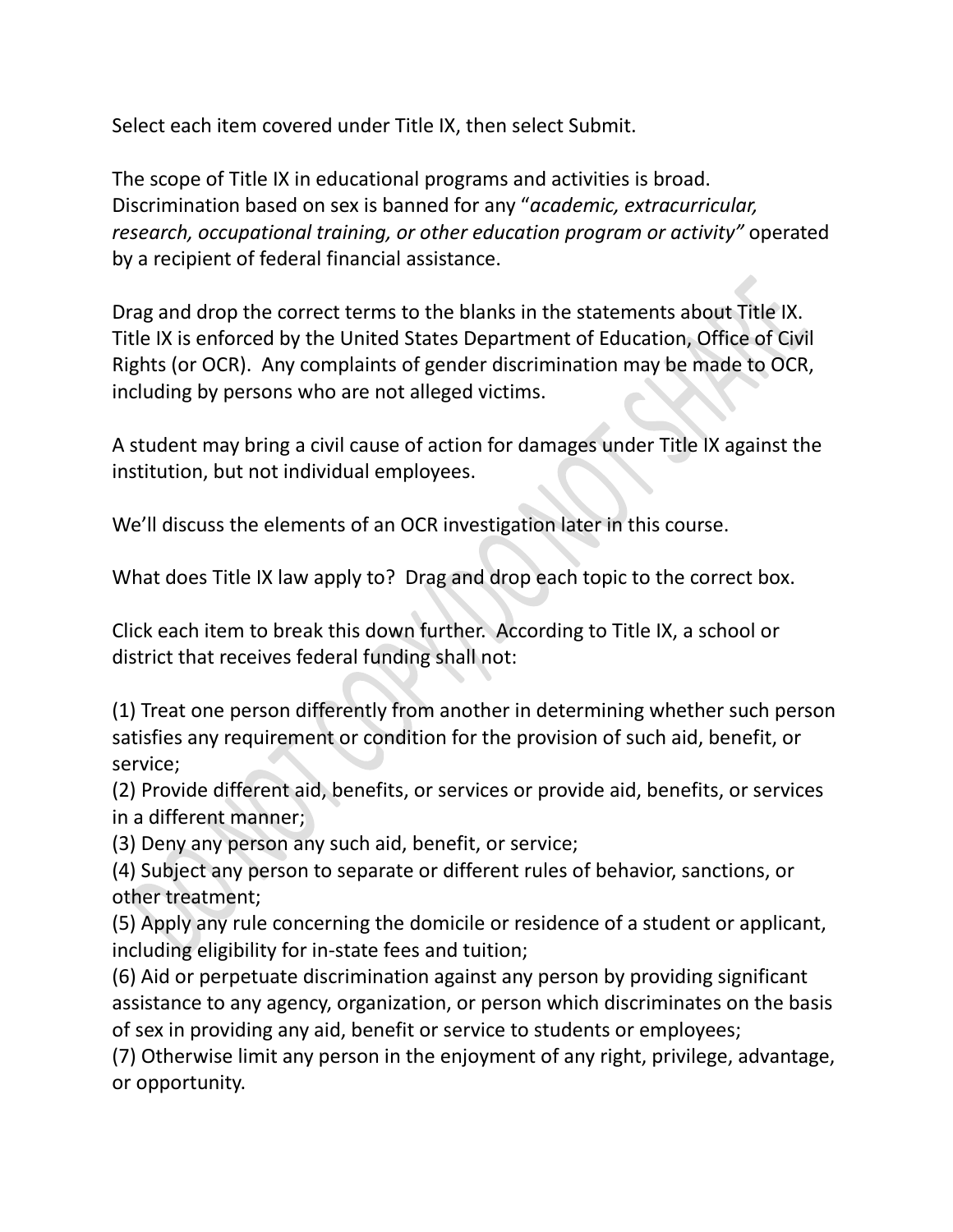Which of these items are not allowed by Title IX? Select all of the correct items, then the Submit button.

A key concept behind Title IX is the requirement for "comparable facilities." Click for more.

A school may provide separate toilet, locker room, and shower facilities on the basis of sex, but such facilities provided for students of one sex shall be comparable to such facilities provided students of the other sex.

There are several exceptions to the access rule. These include contact sports in physical education classes and ability grouping in physical education classes. Select each to explore.

Human sexuality classes (known as "Sex Ed") and groups like school choruses may also be exceptions to the requirement. Select each to explore.

Under certain other circumstances, single-sex classes and extracurricular activities are allowed. Select the image to explore.

Drag and drop the correct terms to the blanks in the statements about Title IX.

While Title IX covers many areas in education, its impact on athletics is the most well-known.

In general, "no person shall, on the basis of sex, be excluded from participation in, be denied the benefits of, be treated differently from another person or otherwise be discriminated against in any interscholastic, intercollegiate, club or intramural athletics."

An important exception to this rule is that separate teams are allowed, based on competitive skill, or for contact sports.

However, when a recipient operates a team in a particular sport for members of one sex but does not operate a team for members of the other sex, members of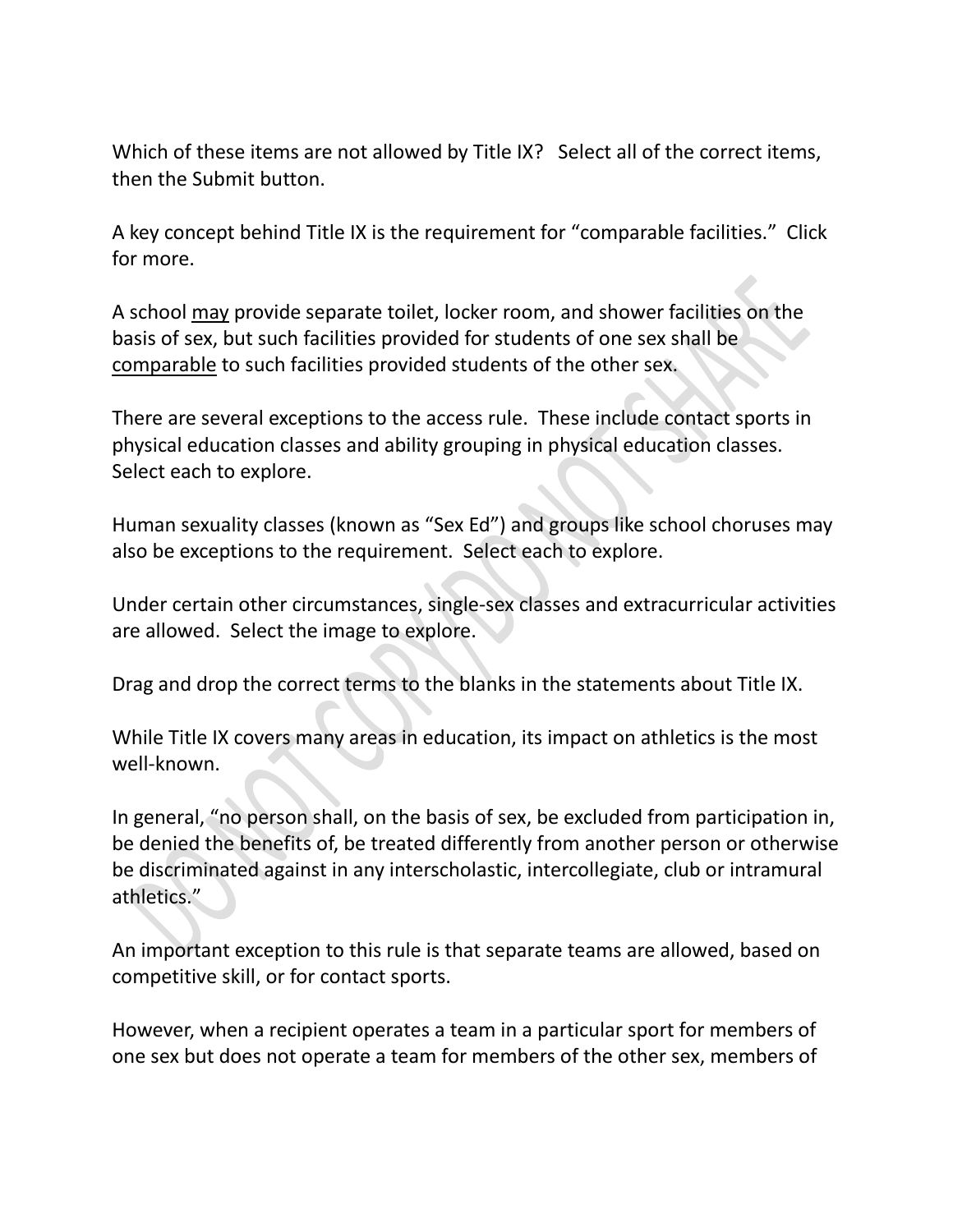the excluded sex must be allowed to try-out for the team offered, unless the sport involved is a contact sport.

What, exactly, are "contact sports"?

For this exception to the athletics rule, "contact sports" are defined to include boxing, wrestling, rugby, ice hockey, football, basketball and other sports in which the purpose or major activity involves bodily contact. When are separate facilities or activities for boys and girls allowed under Title IX? Drag and drop each topic to the correct box.

Which of these are considered "contact sports" under Title IX?

A recipient of federal funds that operates or sponsors interscholastic, intercollegiate, club or intramural athletics must provide equal athletic opportunity for members of both sexes. "Opportunity" means more than just time on a playing field, however…

Click to reveal the requirements.

Which of these items fall under the "Equal Opportunity" requirements of Title IX? Select the correct items, then the Submit button.

Match the description to the correct type of exception.

Let's now focus on Title IX and the specific issue of sexual harassment. Since 1972, the Department of Education has expanded the definition of Title IX to include sexual harassment as a form of discrimination.

According to the current law, sexual harassment of students is: *"sexual misconduct…so severe, persistent, and pervasive as to deny or limit a student's ability to participate in, or benefit from, the school's programs or activities"* **The new regulations have narrowed the definition of sexual harassment when determining whether the misconduct creates a hostile environment. Now, you must consider whether the conduct is severe, and pervasive, and objectively offensive. For example, the use of a highly derogatory term based on sex—even though it may be offensive, may not rise to the level of hostile environment because it is not also alleged to have been pervasive.** *The old rule said that it*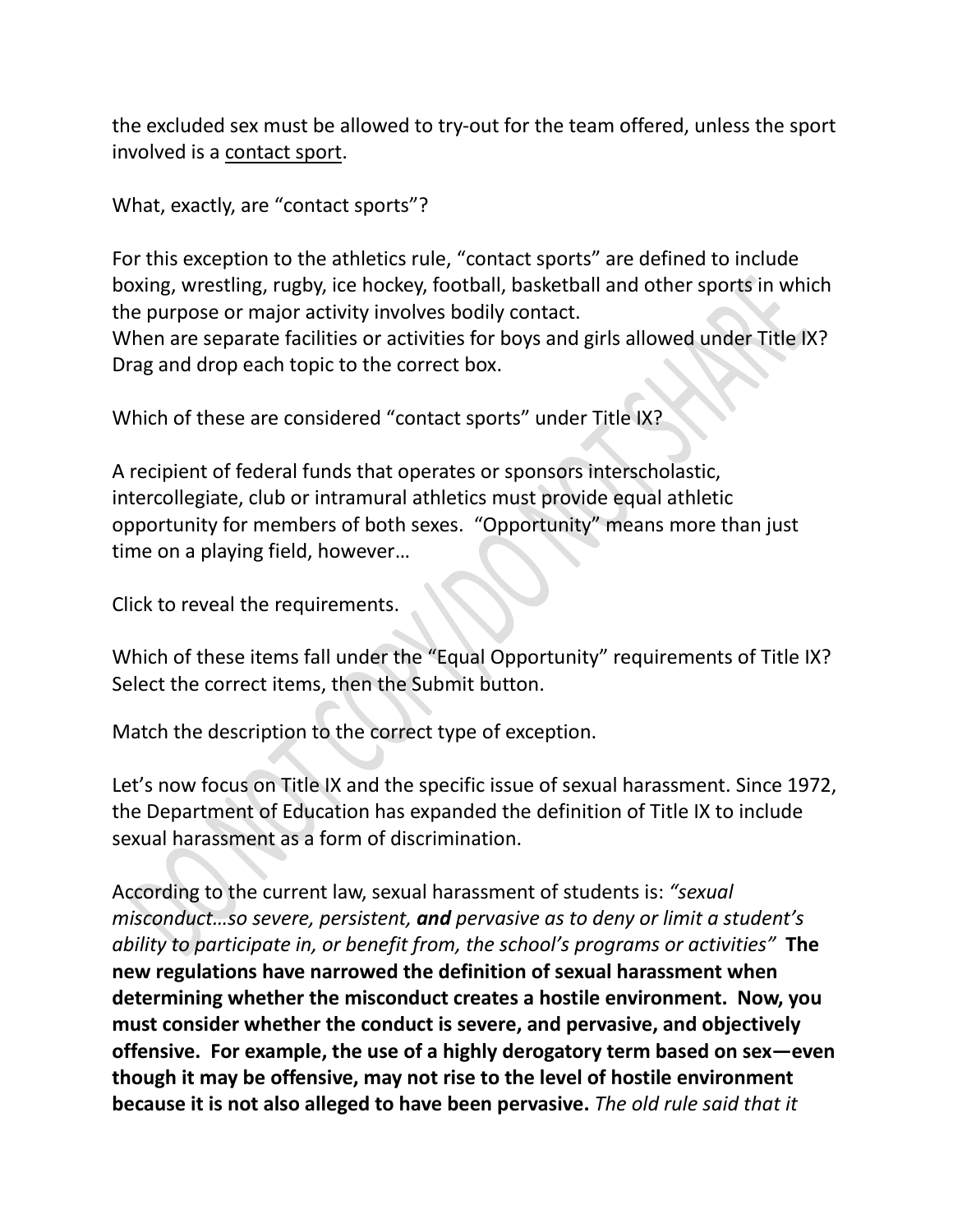*could be severe or pervasive.* **But, keep in mind, that for the other 2 categories of sexual harassment—where an employee engages in quid pro quo….For example, if a teacher offers a student a good grade in exchange for sexual favors, or a principal offers a teacher a promotion in exchange for sexual favors—or if you have an incident of one of the federal law terms such as dating violence –it only takes one incident of those types of misconduct to be considered sexual assault under the new definition. You don't need to consider whether those types of misconduct are severe and pervasive.**

The level of severity and impact of the actions makes a difference. If the actions do not deprive the victim of access to the "educational opportunities or benefits," it may not be considered harassment.

According to the law, the definition does not include *"simple acts of teasing and name-calling among school children, however, even when the comments target differences in gender*."

Of course, it is important that the school be a safe environment, and sexual harassment never approach this level of legal liability. In the school, all types of sexual harassment should be avoided, regardless of the severity or whether they negatively effect the student's education.

The "letter of the law," in this case, is a minimum standard.

Click the images to see what can be considered sexual harassment under Title IX.

Select the items that can be considered sexual harassment under Title IX. Then select Submit.

Let's look more closely at the types of prohibited sexual harassment. Sexual violence, such as rape, is included, as well as sexual touching, meaning intentional unwanted sexual contact either directly or through clothing. These are probably some of the most recognized types of sexual harassment.

Drag and drop the correct items to complete the sentence.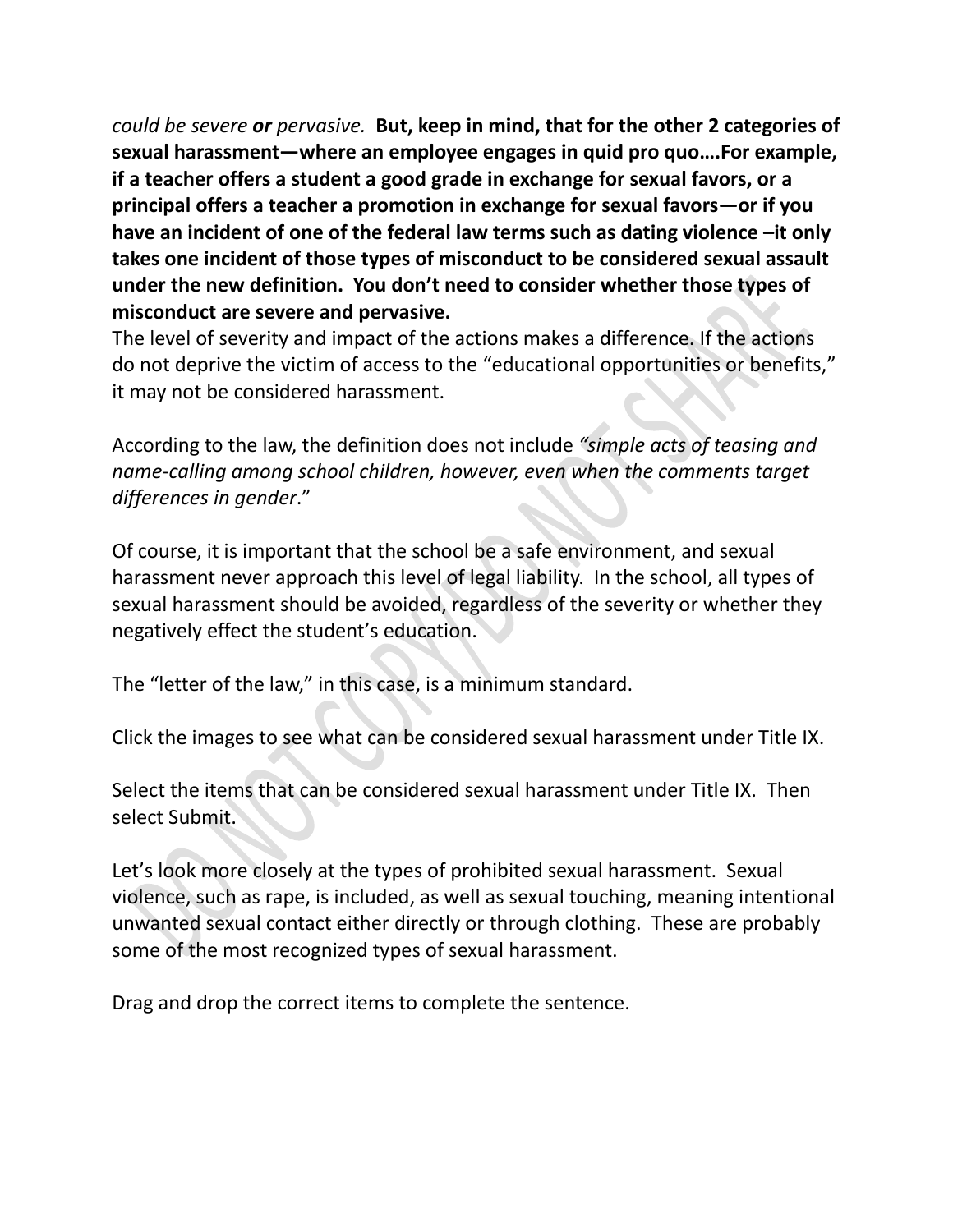Coercion, or pressure to engage in sexual acts, is considered sexual harassment. This includes a "quid pro quo" (meaning "this for that") arrangement, such as a teacher offering a student a passing grade in exchange for a sexual act.

Select each of the descriptions that may be considered sexual harassment, then select submit.

Sexual harassment can include sexual comments, jokes, or gestures. This is especially true if there is a pattern of such comments, or they are conducted by a group of students. Graffiti or sexually explicit pictures can constitute harassment. Sexual harassment can be purely verbal, such as a group of students creating a sexually-charged "nickname" for a student. Sexual rumors are treated similarly by the law. For example, a story about a boy behaving in a sexual manner at a party, if spread throughout a school, may constitute a "sexual rumor."

"Ratings" or similar forms of discussion about a student can, in some cases, be considered sexual harassment.

Select each of the descriptions that may be considered sexual harassment, then select submit.

In today's very digitized world, students and teachers frequently communicate by the internet and social media. This creates an environment where rumors can travel quickly and sexual harassment can be very common. For example, a revealing photo sent, in confidence, to another student, can easily be shared online, subjecting the student in the photo to ridicule or further harassment.

Name-calling and the circulation of rumors can be very rapid - and often, anonymous - on social media. Students who are the victims of this type of harassment can feel particularly isolated and hurt.

In some cases, individual instances of particular conduct may not constitute sexual harassment, but repeated conduct over time will.

Sexual harassment, as defined under Title IX, can be by students or staff. For example, a sexual nickname for 8<sup>th</sup> grader Alyssa, spread on social media, is a typical example of student-led harassment.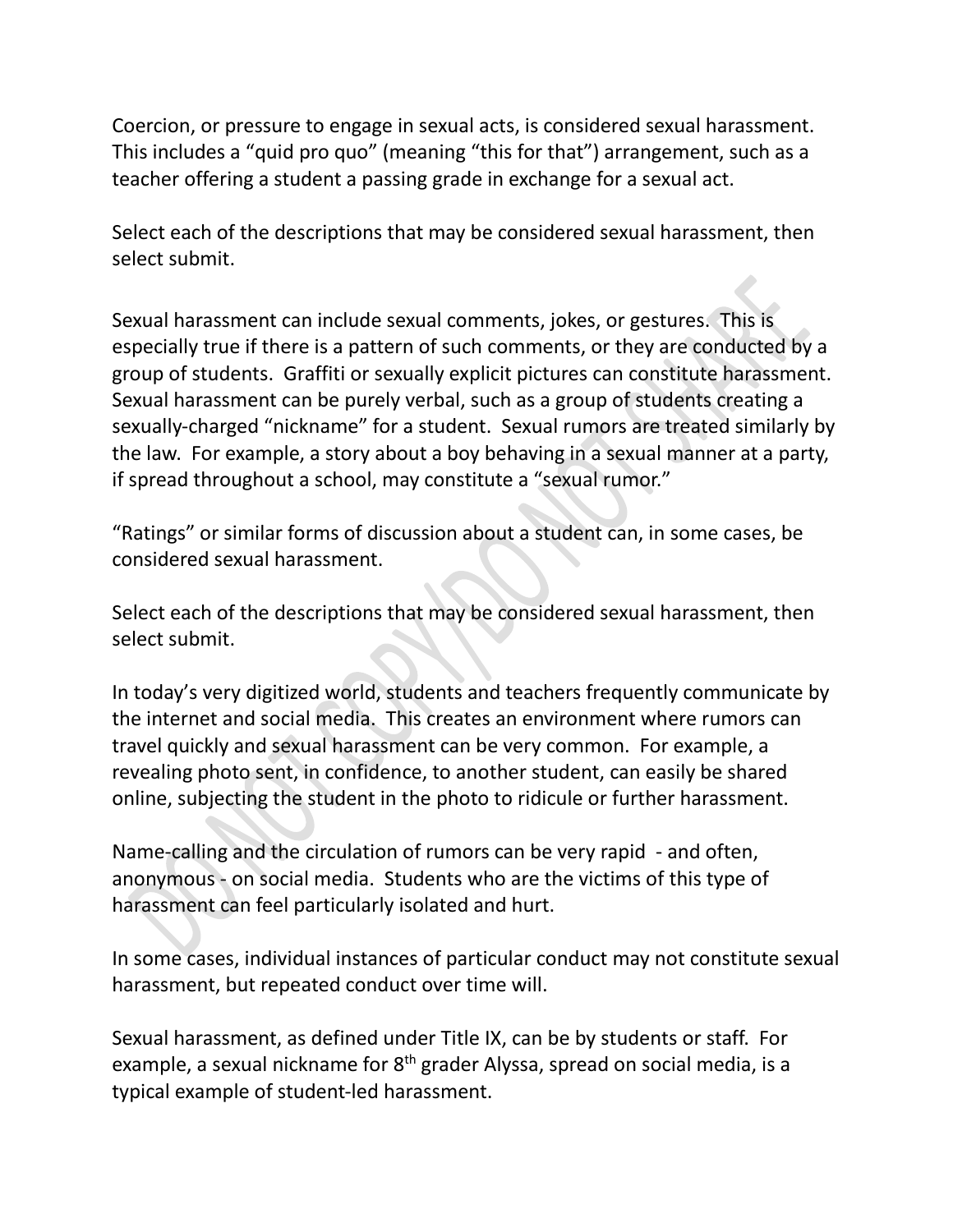Staff members can be harassers, as well. Examples include intentionally stroking a student in a classroom, discussing inappropriate sexual topics with a student, or "quid pro quo" suggestions. Sometimes there can be a combination of these. For example, when Mr. Sparks, a science teacher, asked Emma about whether she was sexually active with her boyfriend, she replied that it was a "weird question." He became flustered, and told her that if she kept the conversation to herself, he'd make sure she made a good grade.

Some sexual harassment (and abuse) occurs when an adult manipulates or "grooms" a child or youth - over time - into trust and sexual contact. This type of offender may even "groom" parents and other educators into thinking the child is safe with them.

While actual sexual contact may not be observable by others, "grooming" activities – a teacher being alone with a youth, offering rides home, etc. – may be observable. These may be "red flags" of possible harassment or abuse.

Note that harassment under Title IX can also be off-campus. For example, dating violence occurs when a person in a current or past dating relationship uses physical, sexual, verbal, or emotional abuse to harm, threaten, intimidate, or control the other person in the relationship. This can occur at school, at home, or out in the community.

Select each of the descriptions that may be considered sexual harassment, then select submit.

Retaliation is prohibited against anyone who participates in the report or investigation of a Title IX issue. This applies to all forms of discrimination under Title IX. Someone who reports or witnesses sexual harassment, or reports unequal facilities for male and female athletes, is protected under Title IX.

Now that we have defined sexual harassment under Title IX, let's consider the correct methods of response, investigation and accountability.

School districts are required to designate at least one employee to coordinate Title IX issues. Duties of the Title IX Coordinator include overseeing efforts to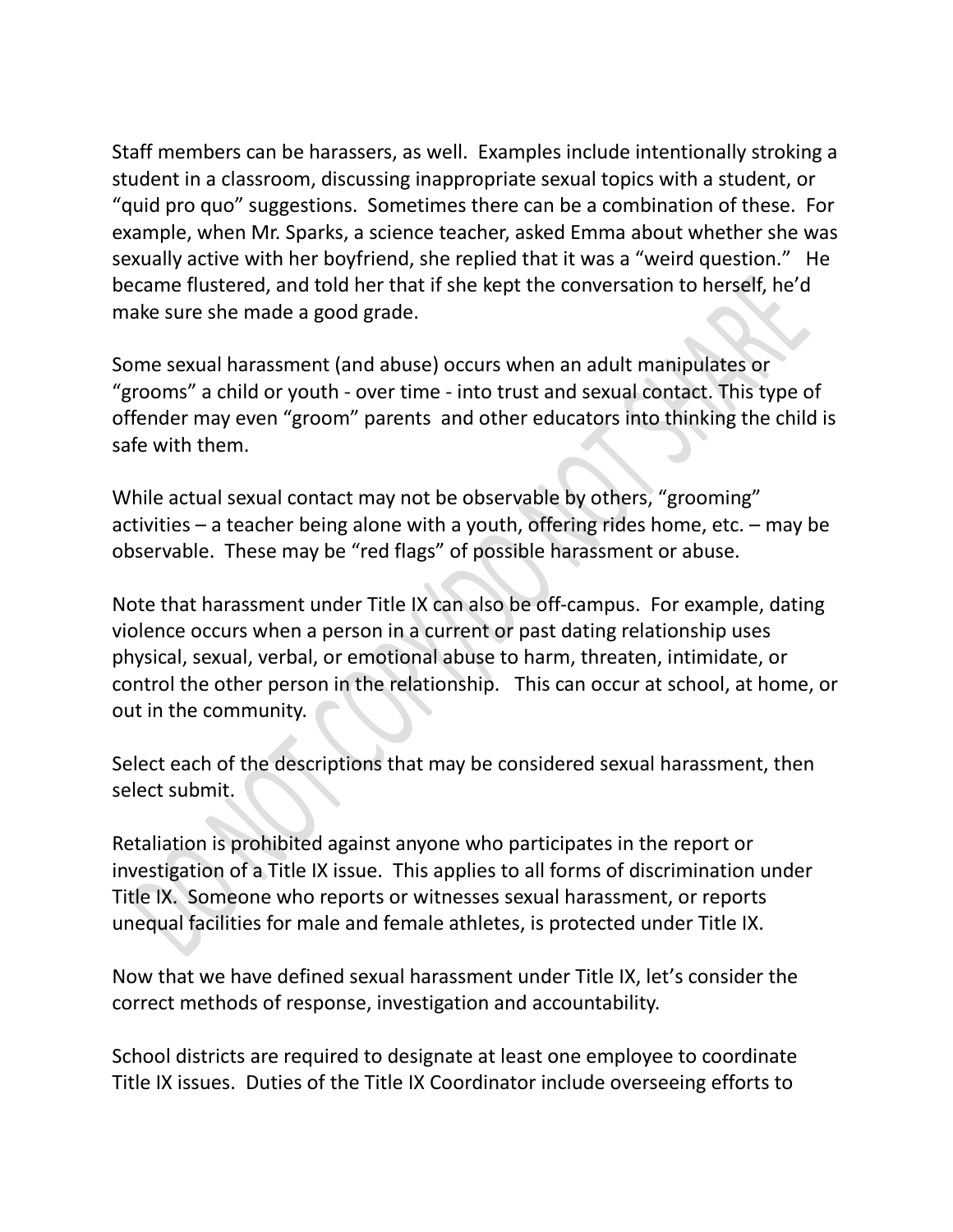comply with the law, and overseeing any investigation of Title IX complaints. Click for more.

(after click)

The district is required to notify students and employees of the name and contact information for the Title IX coordinator.

**Under the new regulations, school districts will have to appoint additional personnel to serve in the roles of investigator, decision-maker, and facilitators. The persons appointed to these roles will be required to do some additional training to serve in their individual roles.** 

Any student who believes that he or she has experienced sexual harassment (or believes that another student has experienced it) should immediately report the alleged acts to a teacher, counselor, principal, or other district employee.

In the case of a student report, the student shall not be required to make this report **to the person** alleged to have committed the conduct. For example, if the harassment involves the school principal, the student may report to the Superintendent or the Board.

Drag the correct term to the blank to complete the sentences.

Title IX requires that schools must have adequate sexual harassment procedures. The school must:

- Provide notice of the grievance procedures, including how to file a complaint, to students, parents, and employees;
- Respond to complaints filed by students alleging sexual misconduct;
- Ensure a full investigation of complaints, including the opportunity to present witnesses and evidence;
- Follow a reasonably prompt time frame;
- Notify the parties of the outcome of the complaint; and
- Take steps to prevent recurrence of sexual misconduct.

Any district employee who suspects or receives notice that a student may have experienced sexual harassment shall **immediately** notify the appropriate district official and take any other steps required by policy.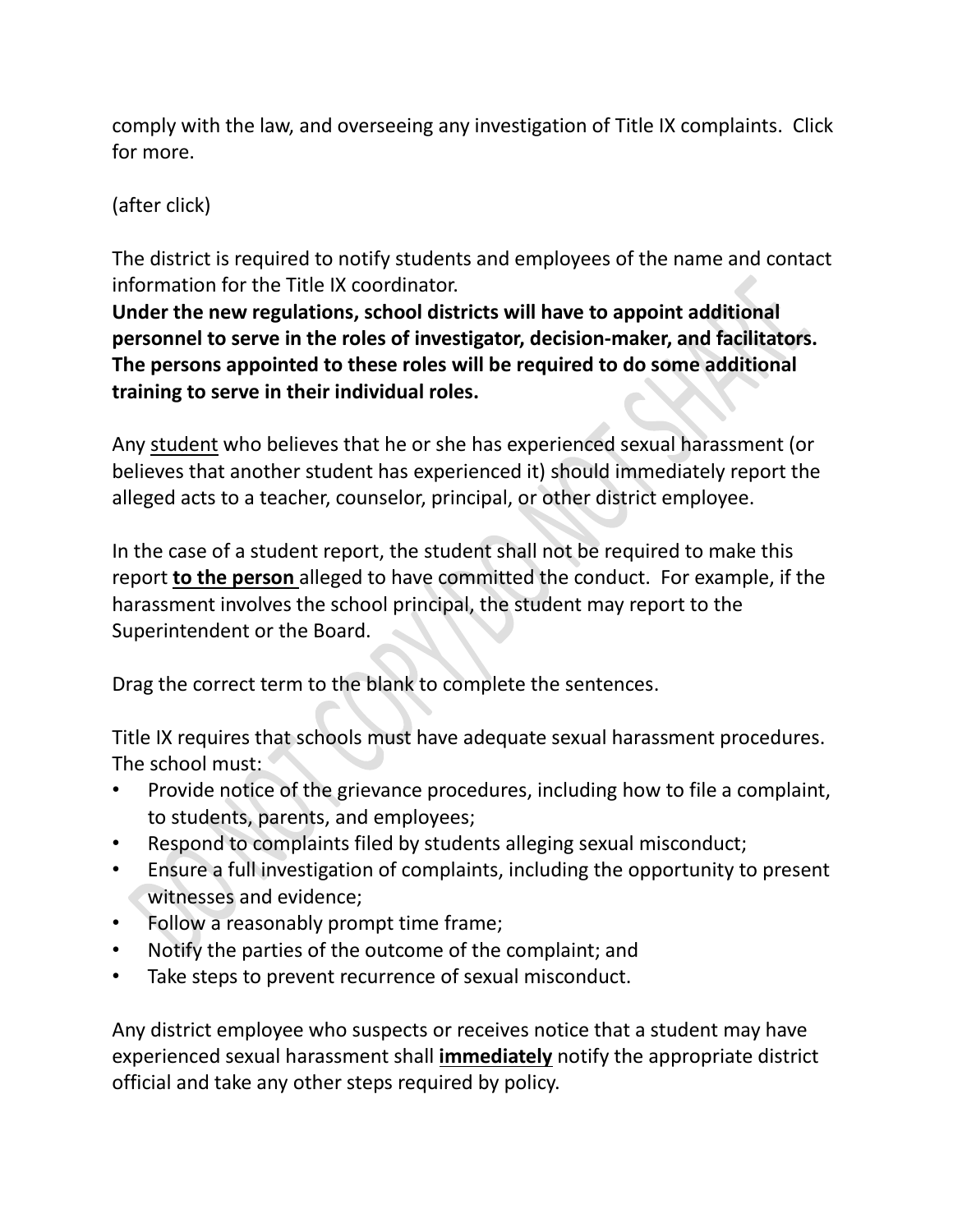If the report is a gender-related matter, it must ultimately be reported to the Title IX Coordinator, who then has a judgment call to make: would the report, if allegations are taken as true, constitute "prohibited conduct" (sexual harassment, in this case) as defined in the policy? If the answer is "yes," then the district shall undertake an investigation.

Sexual harassment or abuse is not only a violation of Title IX, but also State Law. A professional who has cause to believe that a child has been or may be abused or neglected shall make a report required by law **within 48 hours** after the professional first suspects abuse or neglect. This includes sexual harassment.

It is important to be aware that there are criminal sanctions for sexual harassment or abuse of a student. Sexual contact with a student, even an adult student, is a felony.

Choose the correct term to complete the sentence.

The duty to report cannot be delegated to another school employee. It is not enough to tell someone else and rely on them to make the report. The school professional who has cause to believe there is abuse or neglect must file the report within 48 hours.

The report must be made to any local or state law enforcement agency, and/or the Department of Child Protective Services.

Click for more.

### (after click)

Failure to report is a Class A Misdemeanor with a fine not to exceed \$4,000, or jail not to exceed 1 year, or both.

Within the school or district, when a sexual harassment report is made, investigations may be conducted by the District coordinator, principal, or even a third party, such as an attorney. The campus principal shall generally be involved.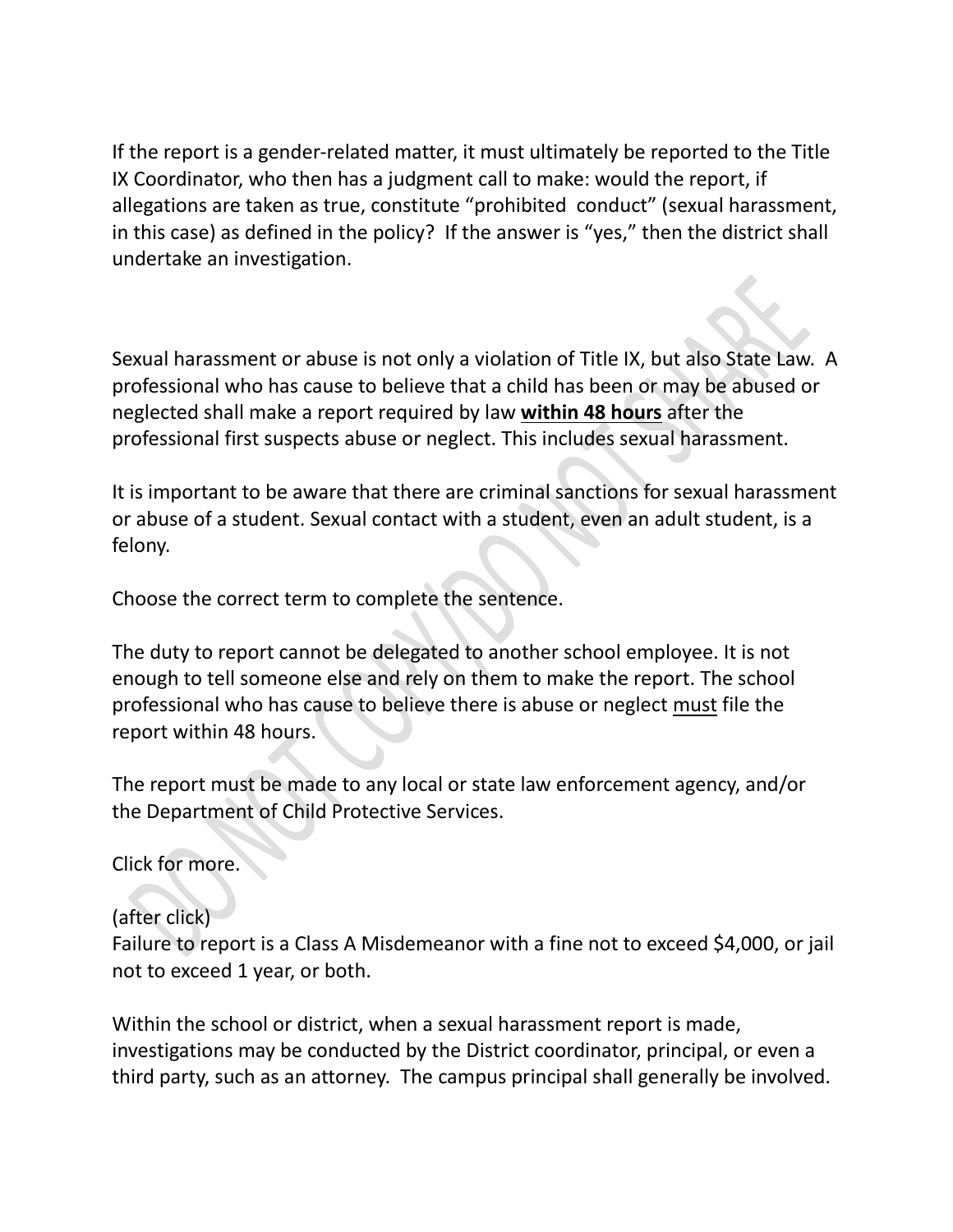Anyone who is the subject of the allegations would not, of course, be an appropriate investigator.

The investigation should be directed toward the harassment, discrimination or retaliation. All persons who may have information on the relevant facts or events should be interviewed.

Click for more. (after click) In some cases, documents, emails or websites will need to be reviewed by the investigators.

The investigation must be structured in a clear way. Investigators should set out the scope of investigation and the method. Finally, the specific findings on the issues must be released.

A notice of the outcome of the investigation should be provided to the parties to the dispute; the notice should be careful, however, not to divulge information about a student protected under the Family Educational Rights and Privacy Act (or FERPA).

If it is found that harassment occurred, the district must promptly take appropriate disciplinary action in accordance with the Student Code of Conduct (if the harassment is between students). The district must take corrective action reasonably calculated to address the conduct.

Order the items correctly to reflect a proper investigation.

According to a recent Q & A from the Department of Education, schools must make sure that sexual misconduct claims are treated by the same standard as other misconduct claims. According to the document, "when a school applies special procedures in sexual misconduct cases, it suggests a discriminatory purpose, and should be avoided."

What is considered to be corrective action in a sexual harassment case? Some examples include a training program for those involved; a training program for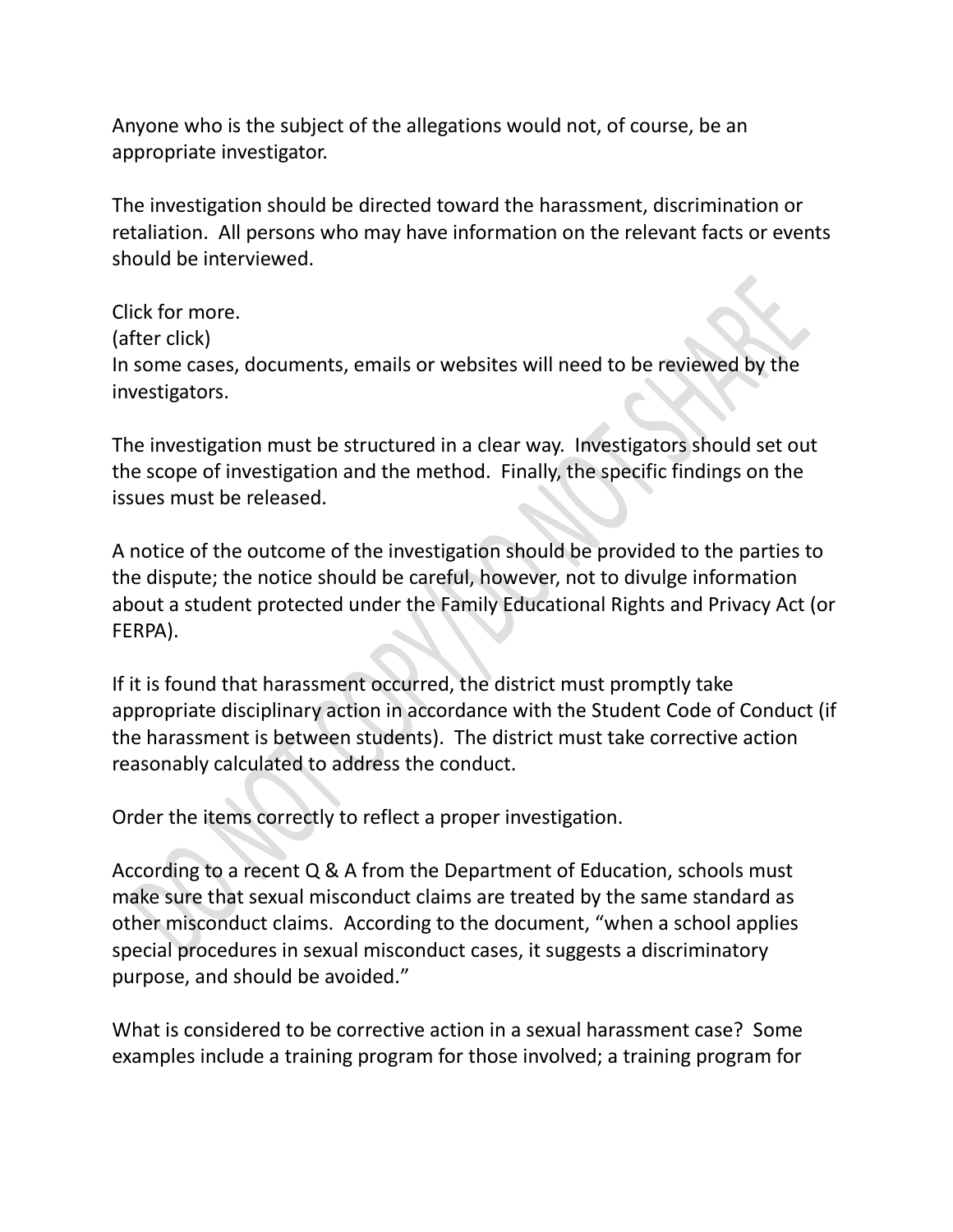school community; counseling to victim and the offender; and follow-up inquiries to look for new incidents or retaliation.

A student or parent dissatisfied with the outcome of the investigation may appeal to the local school board, and has a right to file a complaint with the Department of Education Office for Civil Rights.

Note that the discrimination reporting procedures for a school district do not preclude a parent or student from filing a complaint with OCR. Which of these items would be considered corrective action? Select each, then select "Submit."

If it is determined that sexual abuse has occurred, the law requires this be reported to the district superintendent, and that the superintendent must notify the State Board for Educator Certification (SBEC).

OCR, part of the Department of Education, enforces various civil rights laws, including Title IX. OCR can investigate complaints; obtain requested information; issue findings; monitor resolution agreements; and initiate Enforcement Action, including referral of a case to the U.S. Department of Justice.

OCR's Case Processing Manual (or CPM) provides detail as to how complaints are assessed, processed, concluded, resolved, or referred to DOJ. Review the CPM at the link shown.

### [http://www2.ed.gov/about/offices/list/ocr/docs/ocrcpm.pdf.](http://www2.ed.gov/about/offices/list/ocr/docs/ocrcpm.pdf)

When OCR gets involved, the first step is an evaluation of the complaint, to determine whether the OCR has jurisdiction in the case, and to determine if there is a pattern or there are widespread reports of the issue.

The next step will be the Early Complaint Resolution, which is a facilitated attempt to resolve the complaint by and between the parties.

In this confidential process, OCR will facilitate an agreement, but does not sign, approve, endorse or monitor the agreement. OCR may also suspend the investigation for up to 30 days, to facilitate an agreement between the parties.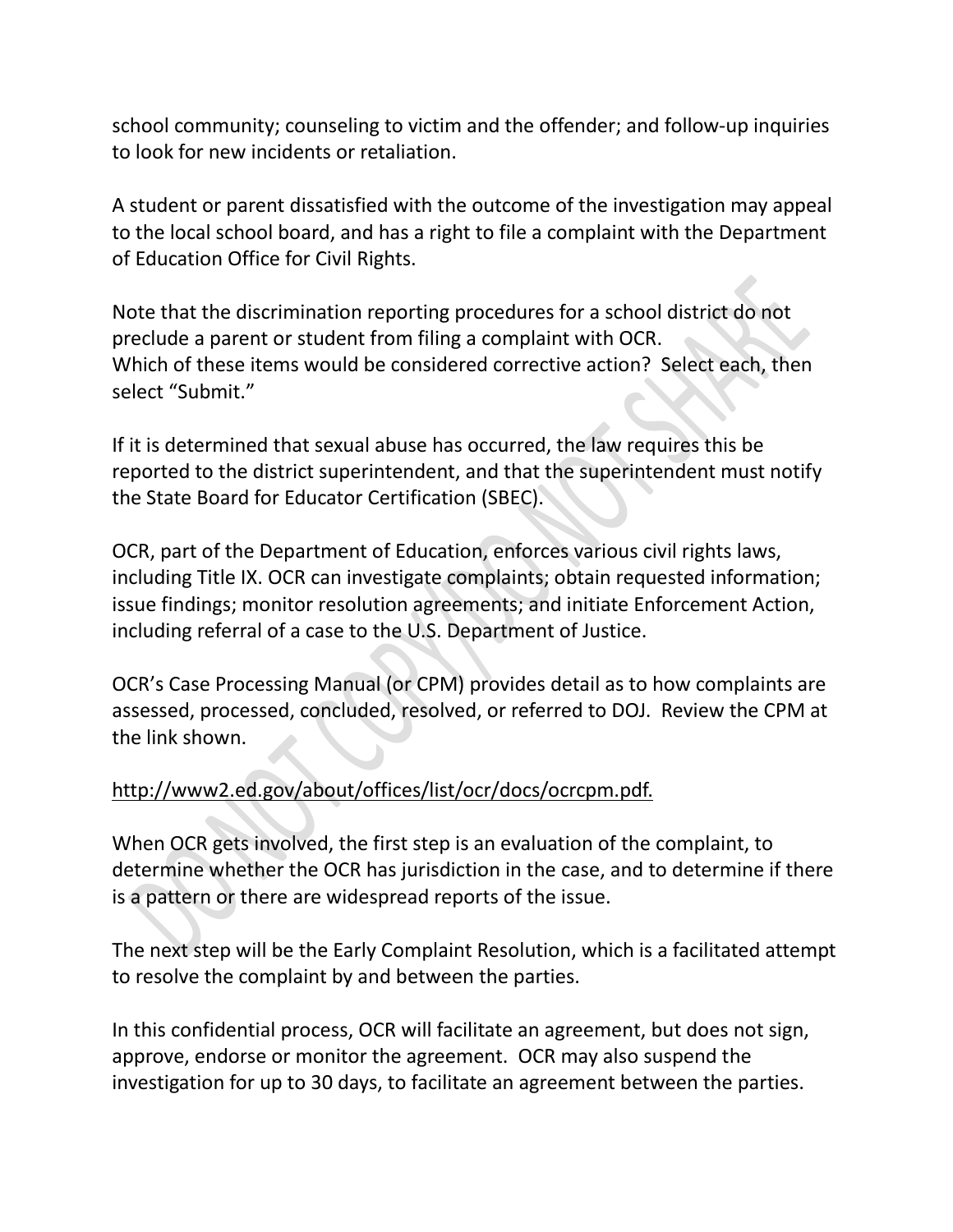# (after click)

As an alternative, Rapid Resolution Process may be implemented. This can occur if the recipient already has taken action that will resolve the complaint, or has taken action that requires monitoring. In this situation, OCR must have obtained sufficient information to make a compliance determination.

If the Early Complaint Resolution or the Rapid Resolution Process is not done, then a full investigation would occur. Click each image to see the elements of the investigation.

- OCR has the right of access during a recipient's regular business hours to the recipient's facilities. This includes access to records, accounts, including electronic storage media, etc.
- OCR may conduct interviews and focus groups.
- OCR needs parent consent for interviews of minors, unless questions are of a general nature and not related to any specific events in which the minor was involved and there are no records kept to identify the student.
- In some cases, resolution can be pursued prior to conclusion of investigation.
- At conclusion of investigation, OCR will determine whether noncompliance has occurred.

OCR may attempt to initiate and monitor a resolution agreement with the school. When this is not possible, OCR will initiate an Enforcement Action, which means they will:

- Initiate proceedings to suspend, terminate or refuse to grant financial assistance; or
- Refer the cases to DOJ for judicial proceedings.

Drag the correct term to complete the sentences about OCR enforcement.

Let's now return to the first scenario from the beginning of this course, when a new student, Elizabeth, broke up with Bryan. He and his friends began calling her sexually charged names, spreading rumors about her sexual behavior, and sending her threatening text messages and e-mails. The school encouraged Elizabeth to confront her harassers, but Bryan was later arrested for a confrontation at Elizabeth's home.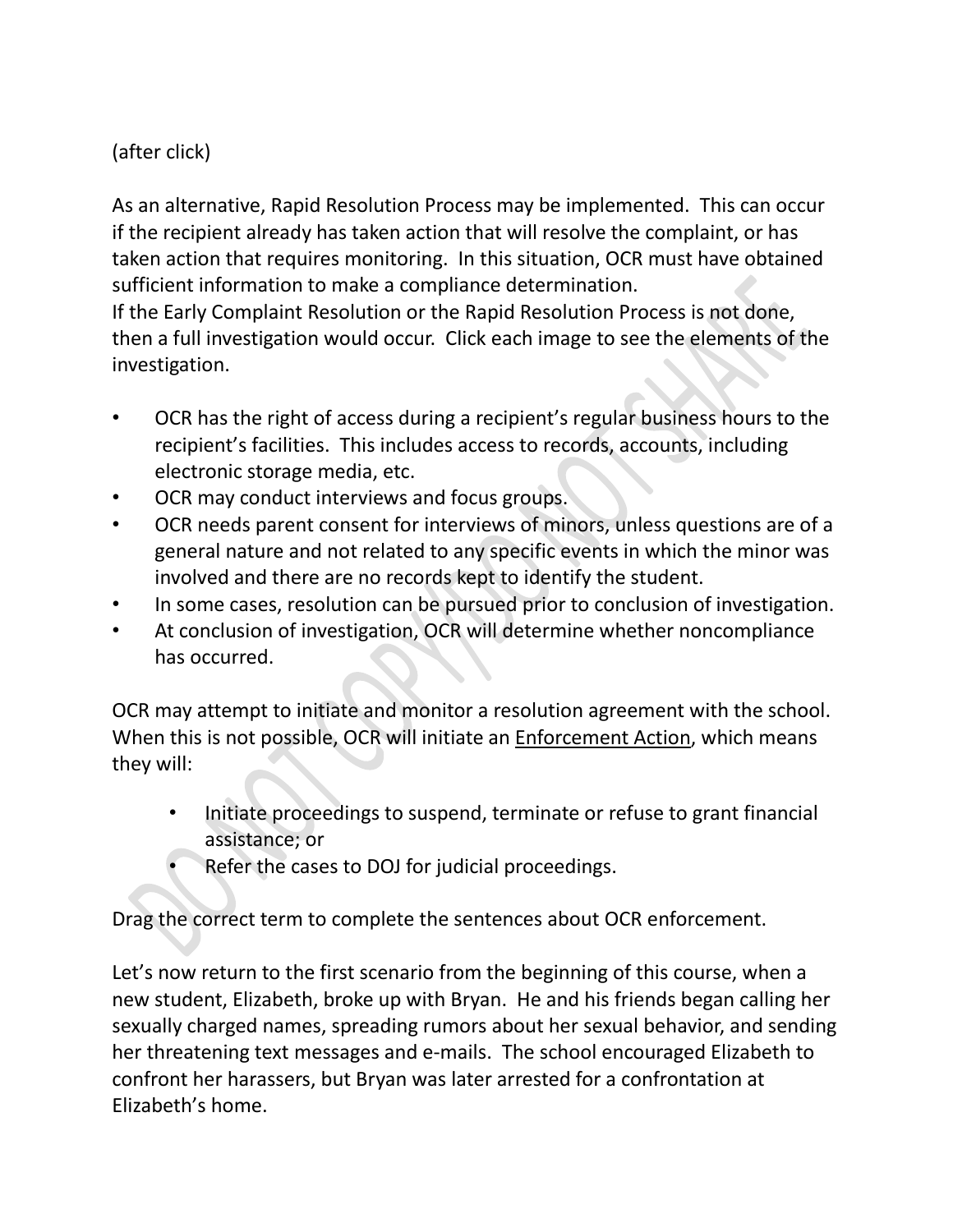# (after click)

This case is a classic "dating violence" scenario, and the school's request to have Elizabeth confront her harassers was inappropriate. Although law enforcement did get involved, this does not absolve the school of responsibility to deal with the harassment. Had OCR become involved, the school would likely have been found to be noncompliant.

Let's now look at Scenario 2, when Robert, a gay high school student was called names, assaulted, threatened and ridiculed for his sexuality by other students. Since Robert self-identified as gay, the school did not recognize that the misconduct included discrimination covered by Title IX.

# (after click)

The threats and the impact on the victim's activities (for example, his dropping out of drama club) suggests that the student is being harassed. Appropriate action needs to be taken by the school.

Reprimands and disciplinary action are, or may be part of, an appropriate response on the part of the district. Beyond this, the district/school needs to take corrective action: demonstrable steps toward preventing this type of conduct from happening again.

Let's look now at the case of the teacher who stated often that male students are more fit for certain types of academic work and certain types of vocations than the female students.

Does this scenario represent a potential Title IX violation? Click to reveal.

# (after click)

The teacher is entitled to have his own world view, but he is not allowed to impose his views of the proper role of women or men in society upon students. Title IX is relevant if the conduct is severe, pervasive or persistent and negatively impacts the student's education program.